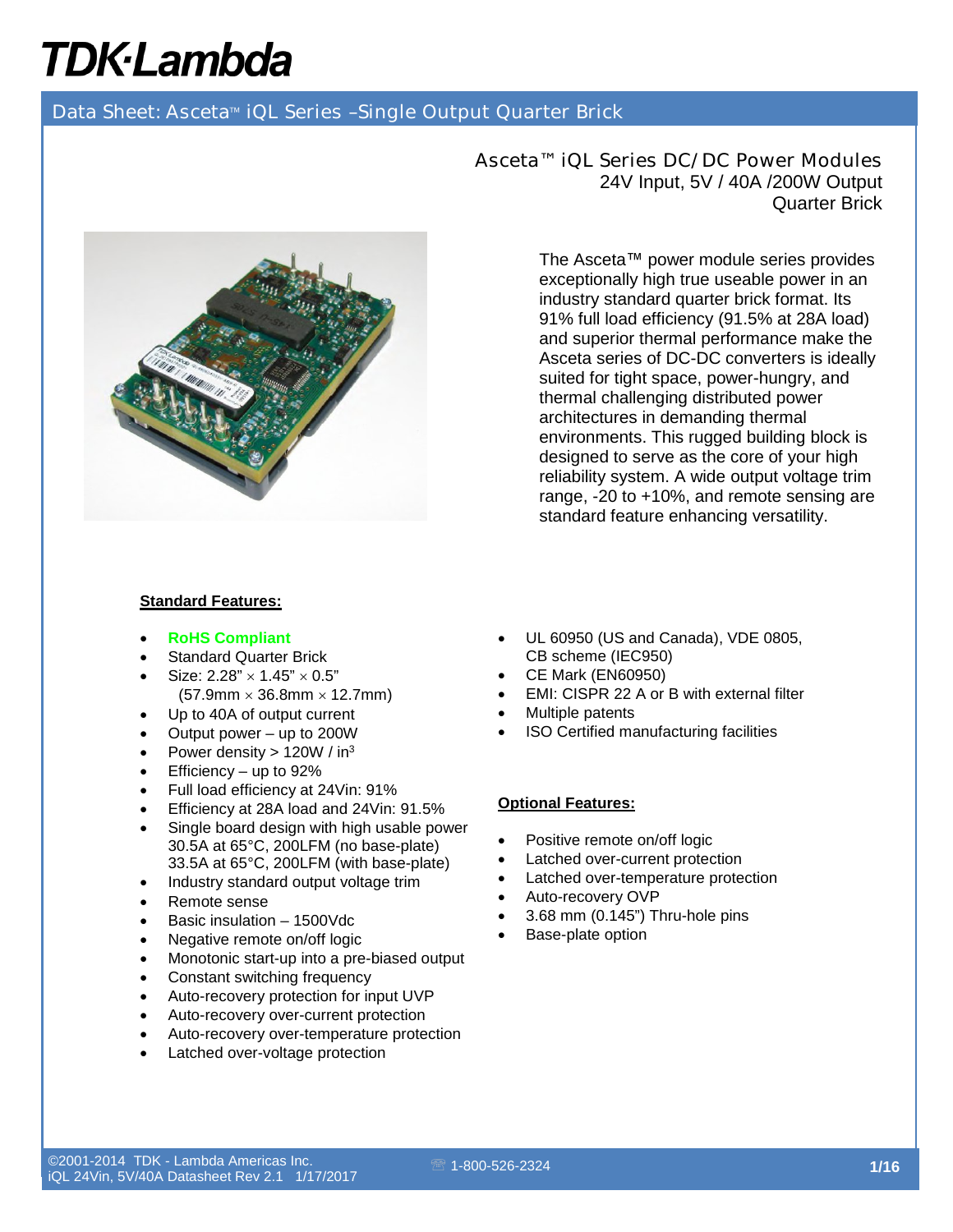## **TDK-Lambda**

Data Sheet: Asceta<sup>™</sup> iQL Series -Single Output Quarter Brick

This page intentionally left blank

#### **TDK - Lambda Americas Inc.**

401 Mile of Cars Way, Suite 325 National City, California 91950

Phone 1-800-526-2324 www.us.tdk-lambda.com/lp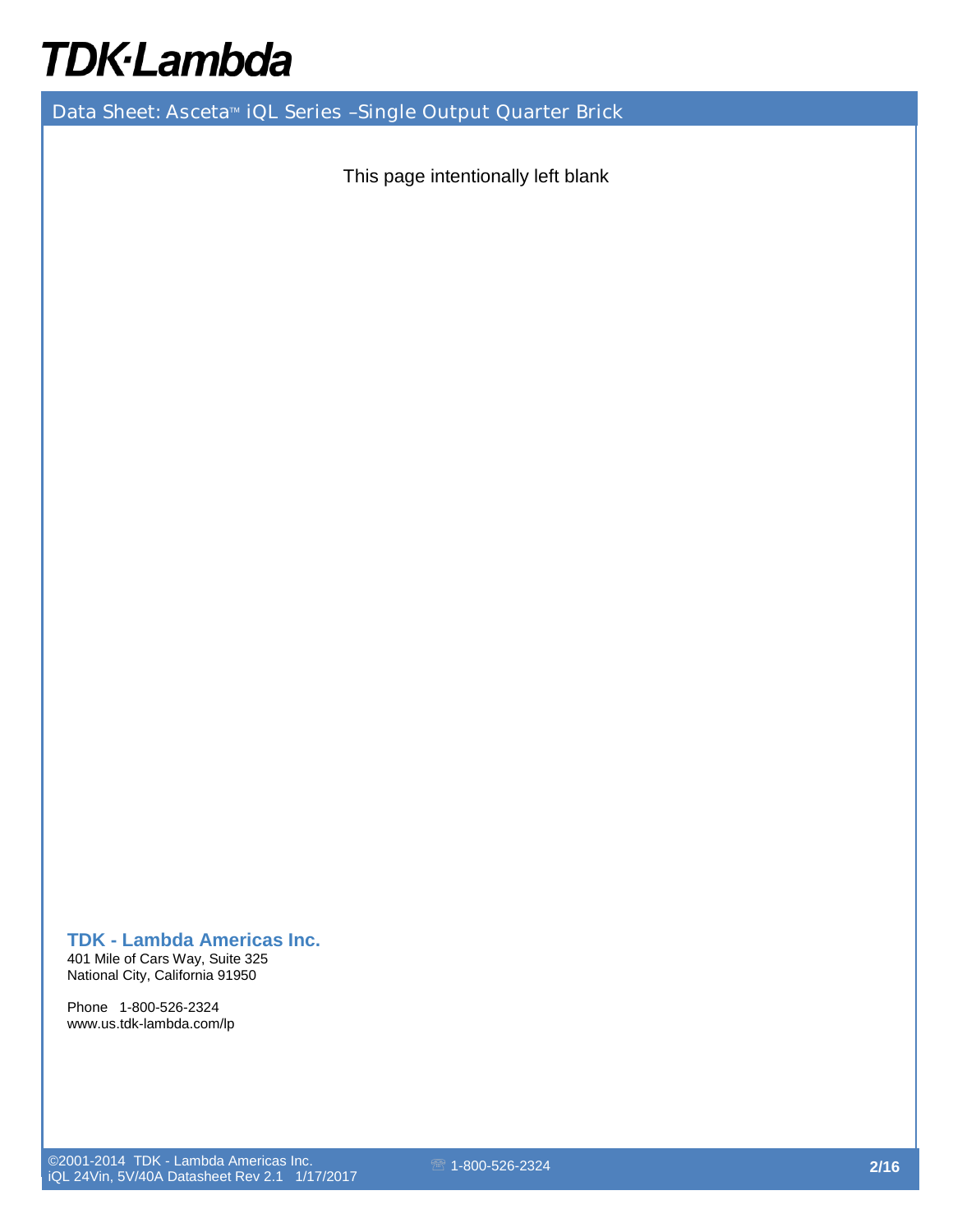### Data Sheet: Asceta<sup>™</sup> iQL Series -Single Output Quarter Brick

#### **Mechanical Specification:**

Dimensions are in mm [in]. Unless otherwise specified tolerances are:  $x.x \pm 0.5$  [0.02], x.xx and x.xxx  $\pm$  0.25 [0.010].



Recommened hole pattern (top view)

### **Pin Assignment:**

| <b>PIN</b> | <b>FUNCTION</b> | <b>PIN</b> | <b>FUNCTION</b> |
|------------|-----------------|------------|-----------------|
|            | $Vin(+)$        | 4          | $Vo(-)$         |
| 2          | On/Off          | 5          | Sense(-)        |
| 3          | $Vin(-)$        | 6          | Trim            |
|            |                 |            | $Sense(+)$      |
|            |                 | 8          | $Vol(+)$        |

Pin base material is copper with gold plating. The maximum module weight with base plate is 70g (55g open-frame).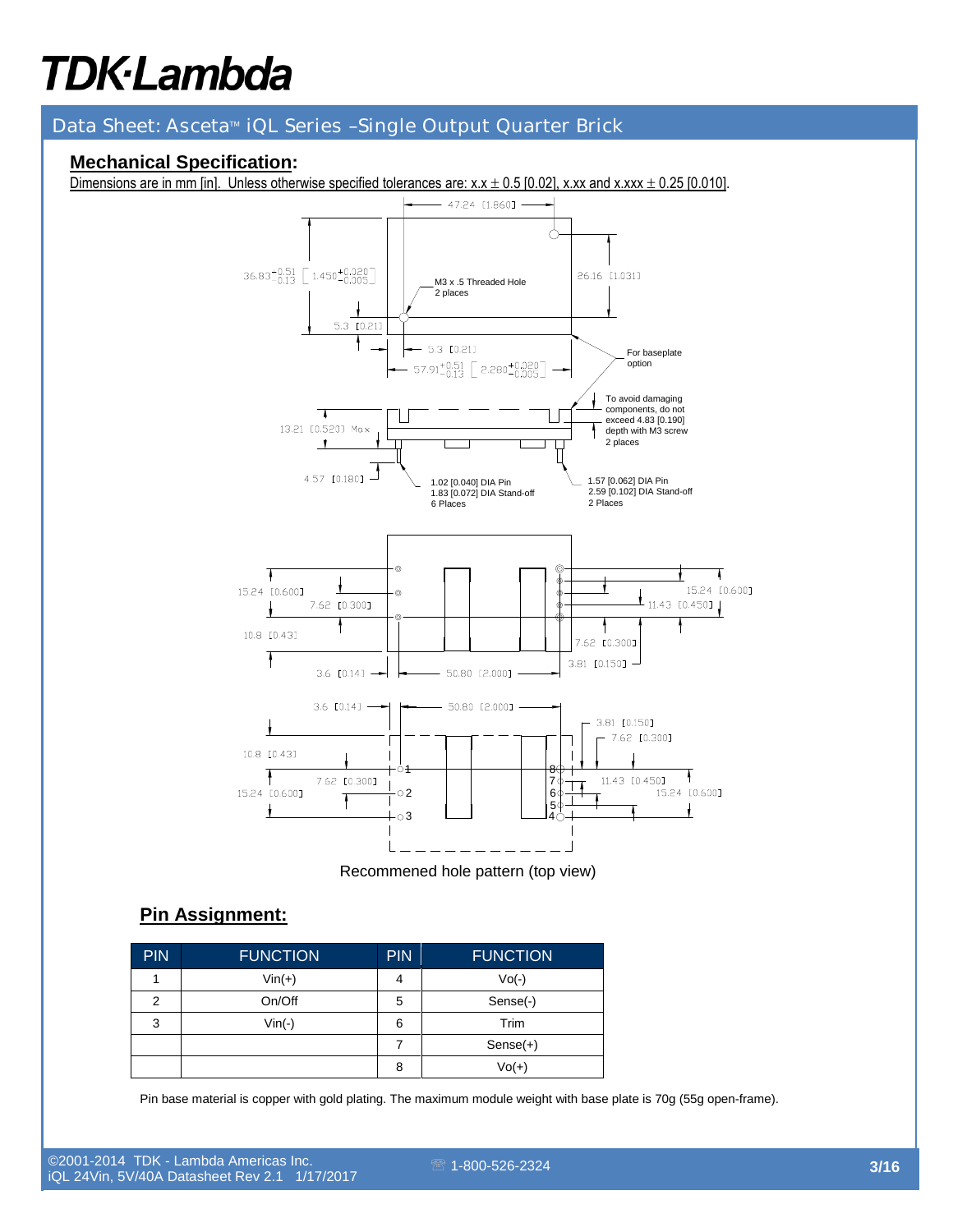### Data Sheet: Asceta<sup>™</sup> iQL Series -Single Output Quarter Brick

### **Absolute Maximum Ratings:**

Stress in excess of Absolute Maximum Ratings may cause permanent damage to the device.

| <b>Characteristic</b>                  | <b>Min</b>   | <b>Max</b>   | <b>Unit</b> | <b>Notes &amp; Conditions</b>                                                                                                                                                                                                        |
|----------------------------------------|--------------|--------------|-------------|--------------------------------------------------------------------------------------------------------------------------------------------------------------------------------------------------------------------------------------|
| Continuous Input Voltage               | $-0.5$       | 40           | Vdc         |                                                                                                                                                                                                                                      |
| <b>Transient Input Voltage</b>         | $---$        | 50           | Vdc         | 100mS max.                                                                                                                                                                                                                           |
| <b>Isolation Voltage</b>               |              |              |             |                                                                                                                                                                                                                                      |
| Input to Output<br>Input to Base-plate | $---$<br>--- | 1500<br>1500 | Vdc<br>Vdc. | <b>Basic Insulation</b><br><b>Basic Insulation</b>                                                                                                                                                                                   |
| Storage Temperature                    | $-55$        | 125          | °С          |                                                                                                                                                                                                                                      |
| Operating Temperature Range (Tc)       | $-40$        | 125          | °С          | Measured at the location specified in the thermal<br>measurement figure. Maximum temperature varies<br>with model number, output current, and module<br>orientation - see curve in thermal performance<br>section of the data sheet. |
|                                        |              |              |             |                                                                                                                                                                                                                                      |

### **Input Characteristics:**

Unless otherwise specified, specifications apply over all Rated Input Voltage, Resistive Load, and Temperature conditions.

| <b>Characteristic</b>                                   | <b>Min</b> | <b>Typ</b> | <b>Max</b> | <b>Unit</b> | <b>Notes &amp; Conditions</b> |                                                                         |
|---------------------------------------------------------|------------|------------|------------|-------------|-------------------------------|-------------------------------------------------------------------------|
| Operating Input Voltage                                 |            | 18         | 24         | 36          | Vdc                           |                                                                         |
| Maximum Input Current<br>40                             |            | ---        | 12.6       | 13          | A                             | $V$ in = 0 to Vin, max, Io=Io, max, Vo=Vo, nom                          |
|                                                         |            |            |            |             |                               |                                                                         |
| Turn-on Voltage                                         |            | ---        | 16.9       | ---         | Vdc                           |                                                                         |
| Turn-off Voltage                                        |            | ---        | 16.0       | ---         | Vdc                           |                                                                         |
| <b>Hysteresis</b>                                       |            | ---        | 0.9        | ---         | Vdc                           |                                                                         |
| Startup Delay Time from application of input<br>voltage |            | ---        | 18         |             | mS                            | $Vo = 0$ to 0.1*Vo, nom; on/off = on,<br>lo=lo,max, Tc=25°C             |
| Startup Delay Time from on/off                          |            | ---        | 3          | ---         | mS                            | $Vo = 0$ to 0.1*Vo, nom; $ Vin = Vi$ , nom,<br>lo=lo,max,Tc=25°C        |
| Output Voltage Rise Time                                |            | ---        | 28         | ---         | mS                            | lo=lo,max,Tc=25°C, Vo=0.1 to 0.9*Vo,nom                                 |
| Inrush Transient                                        |            | ---        | ---        | 0.02        | $A^2s$                        | Exclude external input capacitors                                       |
| Input Reflected Ripple                                  |            | ---        | 7          |             | mApp                          | See input/output ripple and noise<br>measurements figure; $BW = 20 MHz$ |
| Input Ripple Rejection                                  |            | ---        | 60         | ---         | dB                            | @120Hz                                                                  |

\* Engineering Estimate

**Caution**: The power modules are not internally fused. An external input line normal blow fuse with a maximum value of 20A is required; see the Safety Considerations section of the data sheet.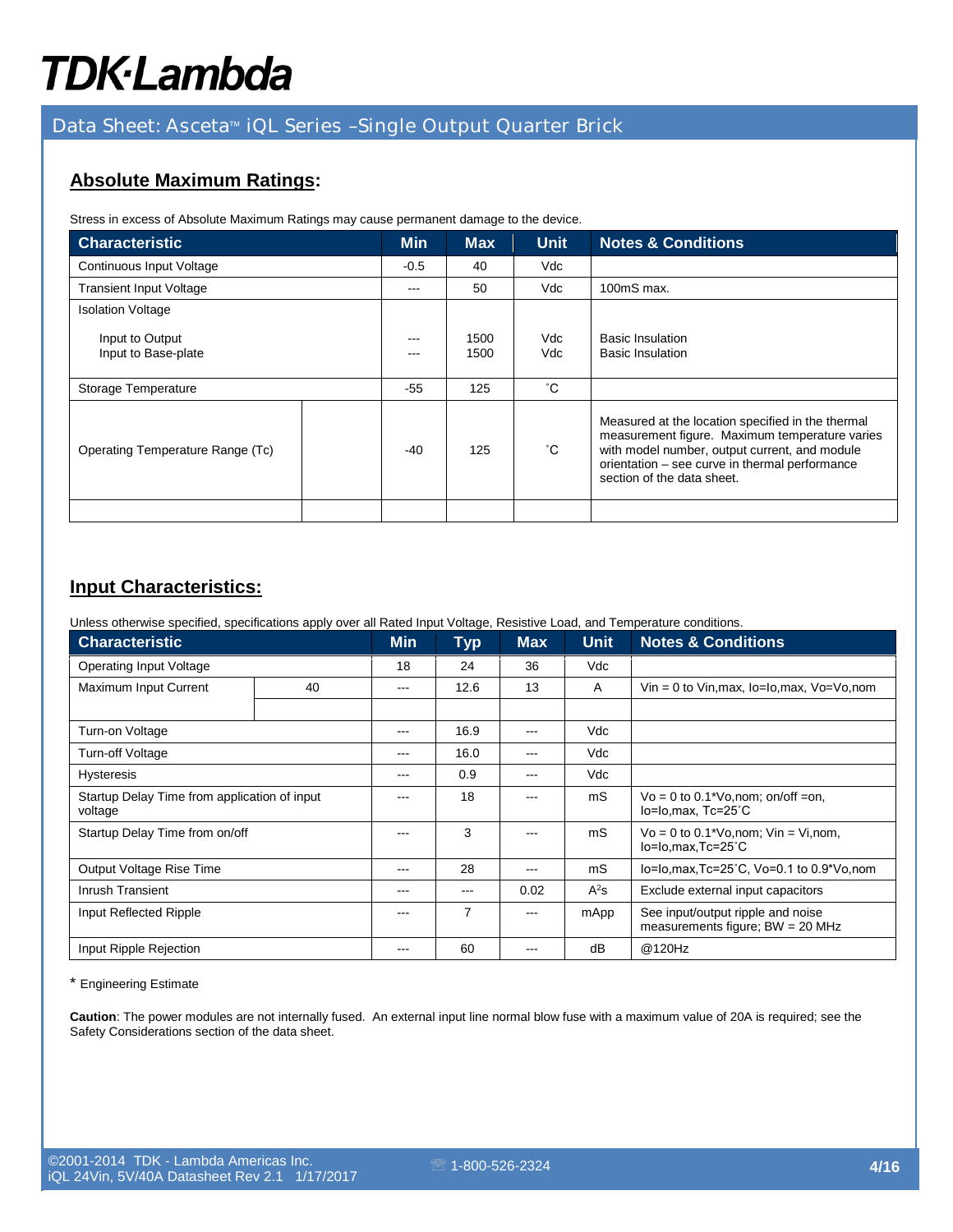### Data Sheet: Asceta<sup>™</sup> iQL Series -Single Output Quarter Brick

### **Electrical Data:**

#### **iQL24040A050V-000 through -0x9: 5V, 40A, 200W Output**

| <b>Characteristic</b>                    | <b>Min</b>  | <b>Typ</b>     | <b>Max</b>     | <b>Unit</b> | <b>Notes &amp; Conditions</b>                                                                                                                                                                                                                   |
|------------------------------------------|-------------|----------------|----------------|-------------|-------------------------------------------------------------------------------------------------------------------------------------------------------------------------------------------------------------------------------------------------|
| Output Voltage Initial Setpoint          | 4.88        | 5              | 5.12           | Vdc         | Vin=Vin, nom; $lo=Io$ , max; $Tc = 25^{\circ}C$                                                                                                                                                                                                 |
| <b>Output Voltage Tolerance</b>          | 4.85        | 5              | 5.15           | Vdc         | Over all rated input voltage, load, and<br>temperature conditions to end of life                                                                                                                                                                |
| Efficiency at 100% Load                  | ---         | 91             | $\overline{a}$ | %           | Vin=Vin,nom; lo=lo,max; Tc = 25°C                                                                                                                                                                                                               |
| Efficiency at 70% Load                   | ---         | 91.5           | $---$          | $\%$        | Vin=Vin, nom; lo=65% of lo, max; Tc = $25^{\circ}$ C                                                                                                                                                                                            |
| Line Regulation                          | ---         | 4              | $10*$          | mV          | Vin=Vin, min to Vin, max, Io and Tc fixed                                                                                                                                                                                                       |
| Load Regulation                          | ---         | 4              | $10*$          | mV          | lo=lo, min to lo, max, Vin=Vin, nom, and Tc<br>fixed                                                                                                                                                                                            |
| <b>Temperature Regulation</b>            | ---         | 3              | $30*$          | mV          | Tc=Tc,min to Tc,max, Vin and Io fixed                                                                                                                                                                                                           |
| <b>Output Current</b>                    | 0           | ---            | 40             | Α           | At lo < 20% of lo, max, the load transient<br>performance may degrade slightly                                                                                                                                                                  |
| <b>Output Current Limiting Threshold</b> | $\sim$      | 44             | $\sim$         | A           | $Vo = 0.9*Vo, nom, Tc < Tc, max$                                                                                                                                                                                                                |
| <b>Short Circuit Current</b>             | ---         | $\overline{2}$ | ---            | A           | $Vo = 0.25V$ , Tc = 25C (hiccup mode)                                                                                                                                                                                                           |
| Output Ripple and Noise Voltage          |             | 27             | $50*$          | mVpp        | Vin=Vin, nom, lo ≥ lo, min, Tc=25°C.<br>Measured across one 0.1uF, one 1.0 uF,<br>and one 47uF ceramic capacitors, and one<br>440uF electrolytic capacitor located 2<br>inches away - see input/output ripple<br>measurement figure; BW = 20MHz |
|                                          | ---         | 3.7            | ---            | mVrms       |                                                                                                                                                                                                                                                 |
| Output Voltage Adjustment Range          | 80          | ---            | 110            | %Vo,nom     |                                                                                                                                                                                                                                                 |
| Output Voltage Sense Range               |             | ---            |                | %Vo,nom     |                                                                                                                                                                                                                                                 |
| Dynamic Response:                        |             |                |                |             | $di/dt = 0.1A/uS$ , Vin=Vin, nom; load step<br>from 50% to 75% of lo, max, Tc=25°C with at<br>least one 1.0 uF, one 47uF ceramic                                                                                                                |
| Recovery Time to 10% of Peak Deviation   |             | 160            |                | μS          | capacitors, and one 440uF electrolytic                                                                                                                                                                                                          |
| <b>Transient Voltage</b>                 | $- - -$     | 60             | ---            | mV          | capacitor across the output terminals                                                                                                                                                                                                           |
| Output Voltage Overshoot during startup  | $\mathbf 0$ | $\Omega$       | ---            | mV          | Vin=Vin, nom; lo=lo, max, Tc=25°C                                                                                                                                                                                                               |
| <b>Switching Frequency</b>               | ---         | 130            | $---$          | kHz         | Fixed                                                                                                                                                                                                                                           |
| Output Over Voltage Protection           | $5.8*$      | 6.1            | $6.5*$         | $\vee$      |                                                                                                                                                                                                                                                 |
| <b>External Load Capacitance</b>         | 488         | ---            | $25,000$ †     | <b>uF</b>   | Cext, min required for the 100% load dump.<br>Minimum ESR > 2.5 m $\Omega$                                                                                                                                                                      |
| <b>Isolation Capacitance</b>             | ---         | 450            |                | pF          |                                                                                                                                                                                                                                                 |
| <b>Isolation Resistance</b>              | 15          | ---            | ---            | MΩ          |                                                                                                                                                                                                                                                 |
| Vref                                     |             | 1.225          |                | V           | Required for trim calculation                                                                                                                                                                                                                   |

\* Engineering Estimate

† Contact TDK - Lambda Americas for applications that require additional capacitance or very low ESR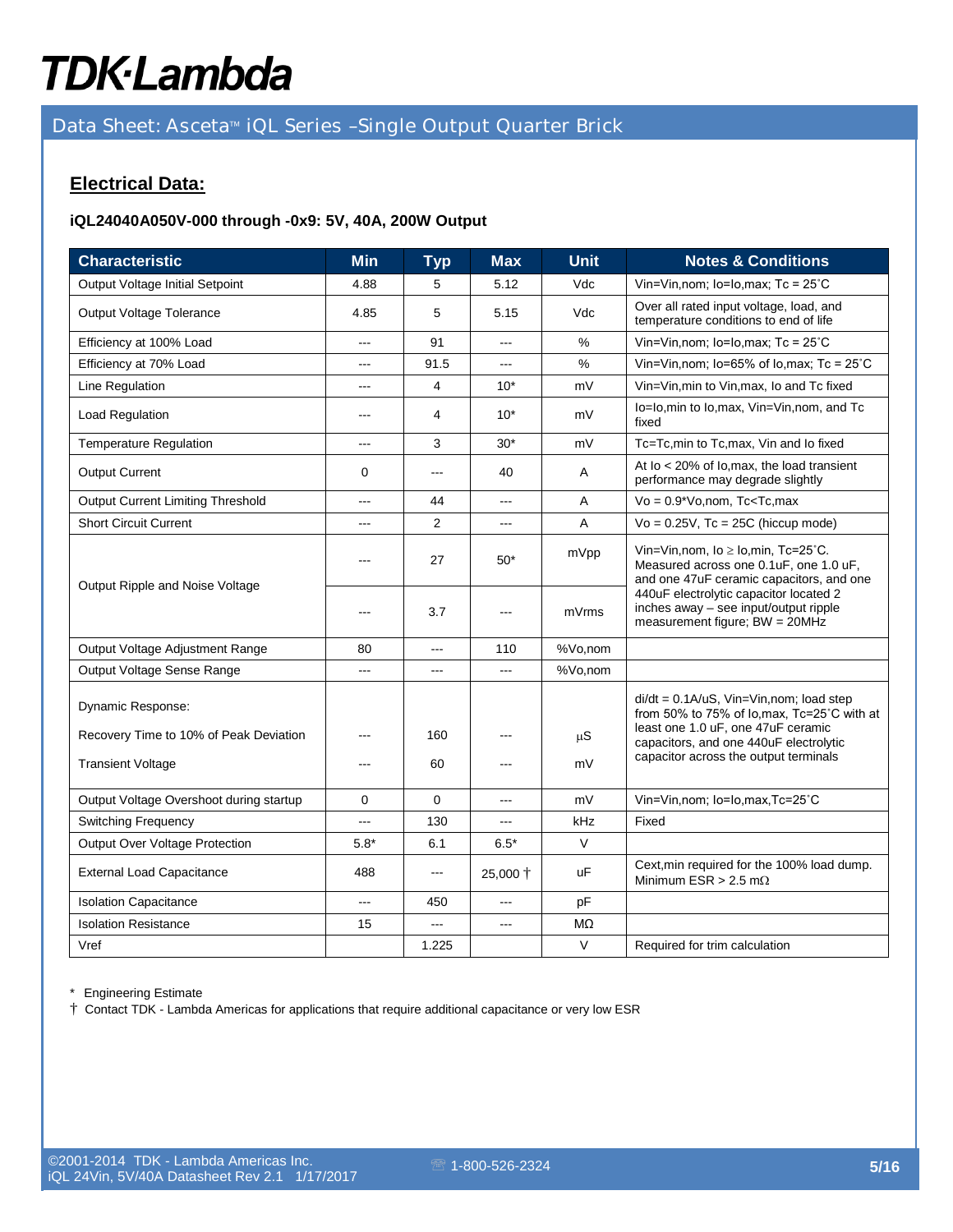## **TDK-Lambda**

## Data Sheet: Asceta<sup>™</sup> iQL Series -Single Output Quarter Brick



#### **Electrical Characteristics: iQL24040A050V-000 through -0x9: 5V, 40A, 200W Output**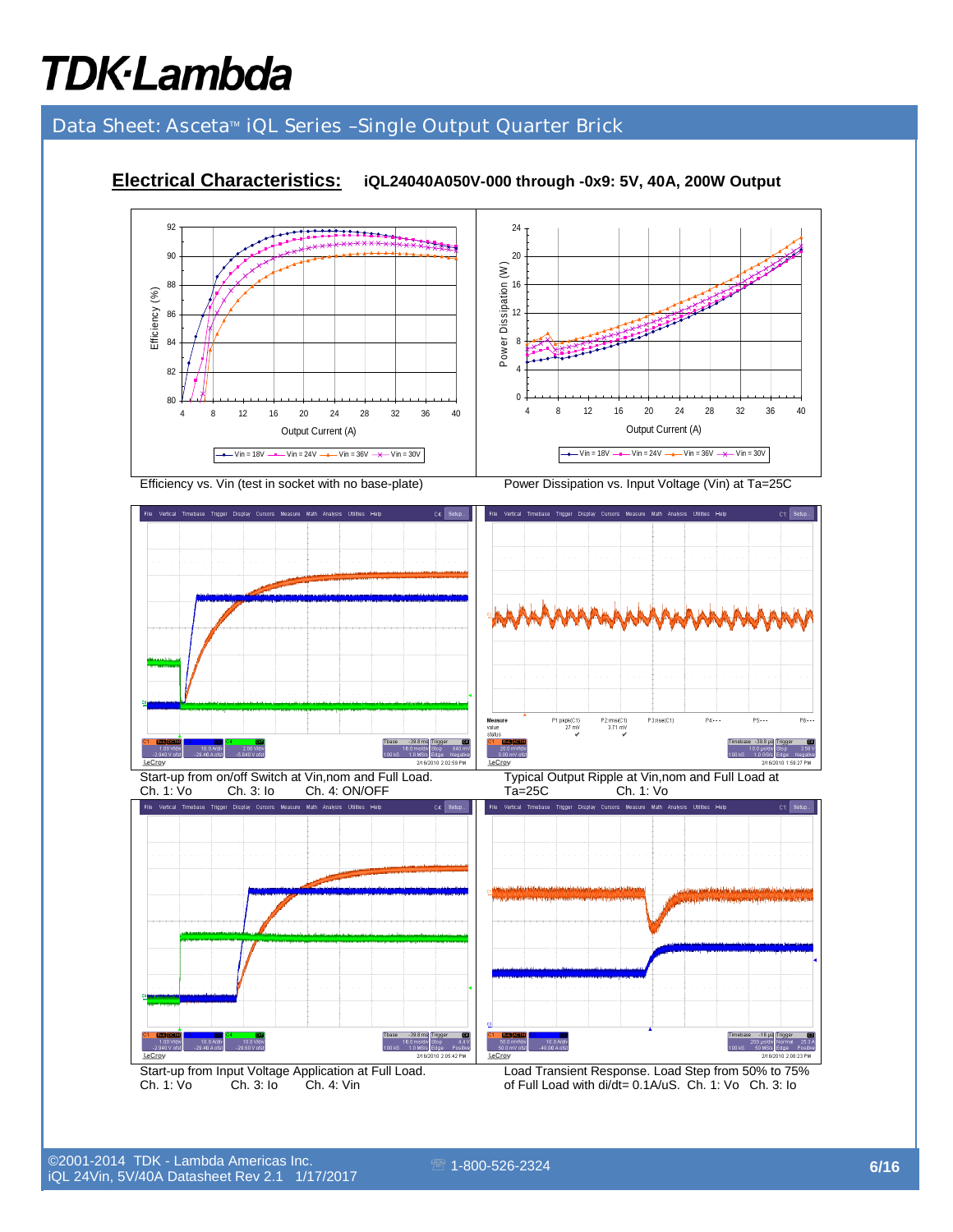### Data Sheet: Asceta<sup>™</sup> iQL Series -Single Output Quarter Brick

#### **Electrical Characteristics: iQL24040A050V-000 through -0x9: 5V, 40A, 200W Output**  6 14 12 5  $\stackrel{\textstyle <}{\textstyle \sim}$ (A)<br>Input Current (A)<br>4<br>4 Output Voltage (V) 4 **Dutput Voltage** 8 3 6 2 4 2 1  $\Omega$ 0 14 16 18 20 22 24 26 28 30 32 34 36 0 5 10 15 20 25 30 35 40 45 50 Input Voltage (V) Output Current (A)  $\overline{\phantom{a}}$   $\rightarrow$   $\phantom{a}$  Io\_min = 4A  $\rightarrow$   $\phantom{a}$  Io\_mid = 20A  $\rightarrow$   $\phantom{a}$  Io\_max = 40A  $\overline{\left(-\rightarrow\right)}$  Vin = 18V  $\rightarrow\rightarrow\left$  Vin = 24V  $\rightarrow\rightarrow\left$  Vin = 36V  $\rightarrow\leftarrow$  Vin = 30V Output Current Limit Characteristics vs. Input Voltage Typical Input Current vs. Input Voltage Characteristics





Typical Output Voltage vs. Load Current at Ta=25C. Typical Output Voltage vs. Input Voltage at Ta=25C.



of Vout (Ohm) **Change** of Vout Trim Up Resistor (Ohm)  $-10$  40.9K +5 325.6K -20 | 15.3K | +10 | 168.1K

e.g. trim up 5%

$$
\text{Rup} := \left[ \frac{5.11 \times 5 \cdot (100 + 5)}{1.225 \times 5} - \frac{511}{5} - 10.22 \right] \cdot \text{K}
$$

Typical Output Voltage vs. Low Voltage Input Turn-on and Turn-off at Ta=25C

14 15 16 17 18 19 20 Input Voltage (V)

 $\boxed{\rightarrow}$  Io\_min = 4A  $\rightarrow$  Io\_mid = 20A  $\rightarrow$  Io\_max = 40A

Calculated Resistor Values for Output Voltage Adjustment

©2001-2014 TDK - Lambda Americas Inc. iQL 24Vin, 5V/40A Datasheet Rev 2.1 1/17/2017

 $\theta$ 1

Output Voltage (V)

 $\sum$ 

 $\bar{\circ}$ 

5 6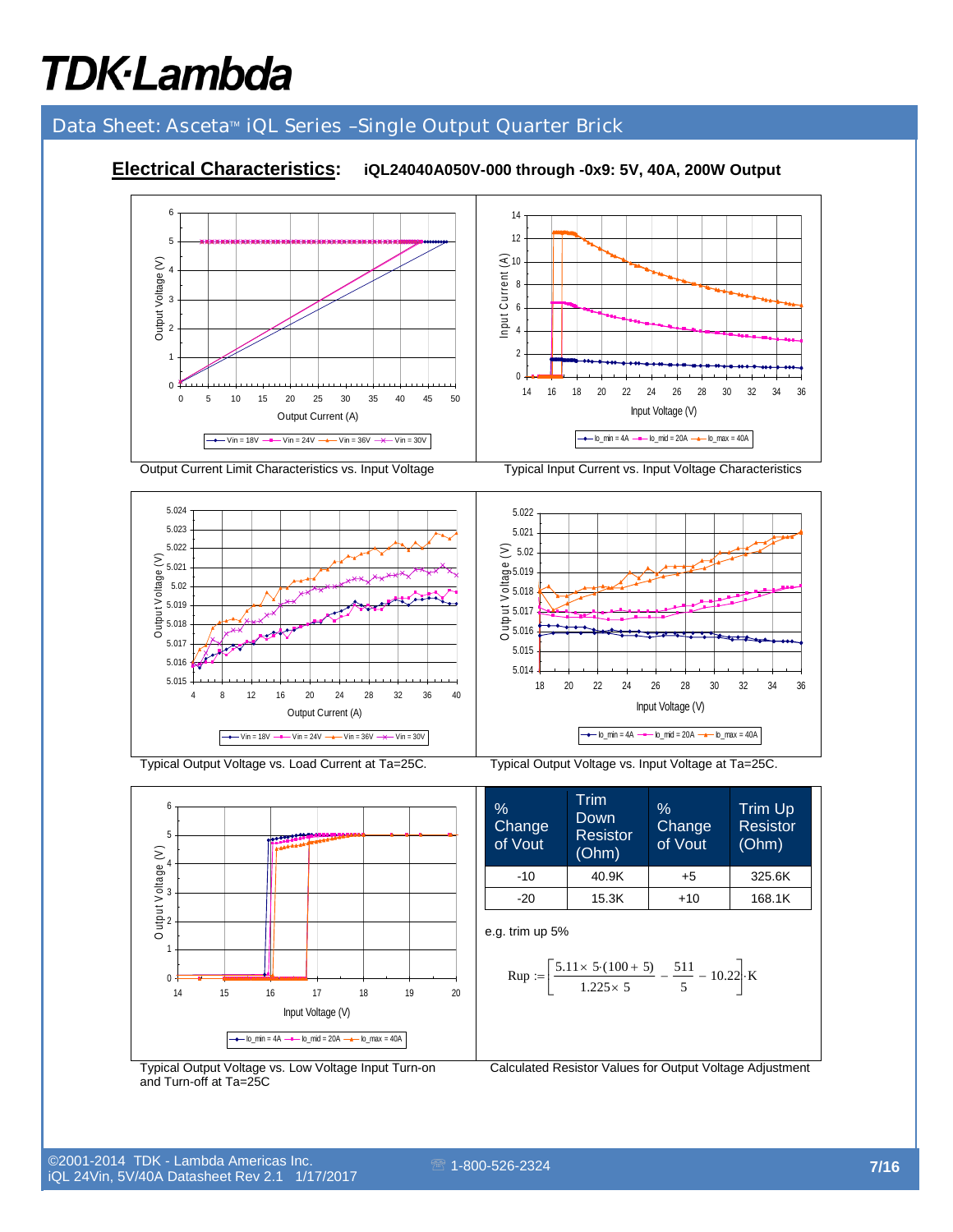### Data Sheet: Asceta<sup>™</sup> iQL Series -Single Output Quarter Brick



Thermal measurement location – top view

The thermal curves provided are based upon measurements made in TDK - Lambda Americas' experimental test setup that is described in the Thermal Management section. Due to the large number of variables in system design, TDK - Lambda Americas recommends that the user verify the module's thermal performance in the end application. The critical component should be thermo- coupled and monitored, and should not exceed the temperature limit specified in the derating curve above. It is critical that the thermocouple be mounted in a manner that gives direct thermal contact otherwise significant measurement errors may result.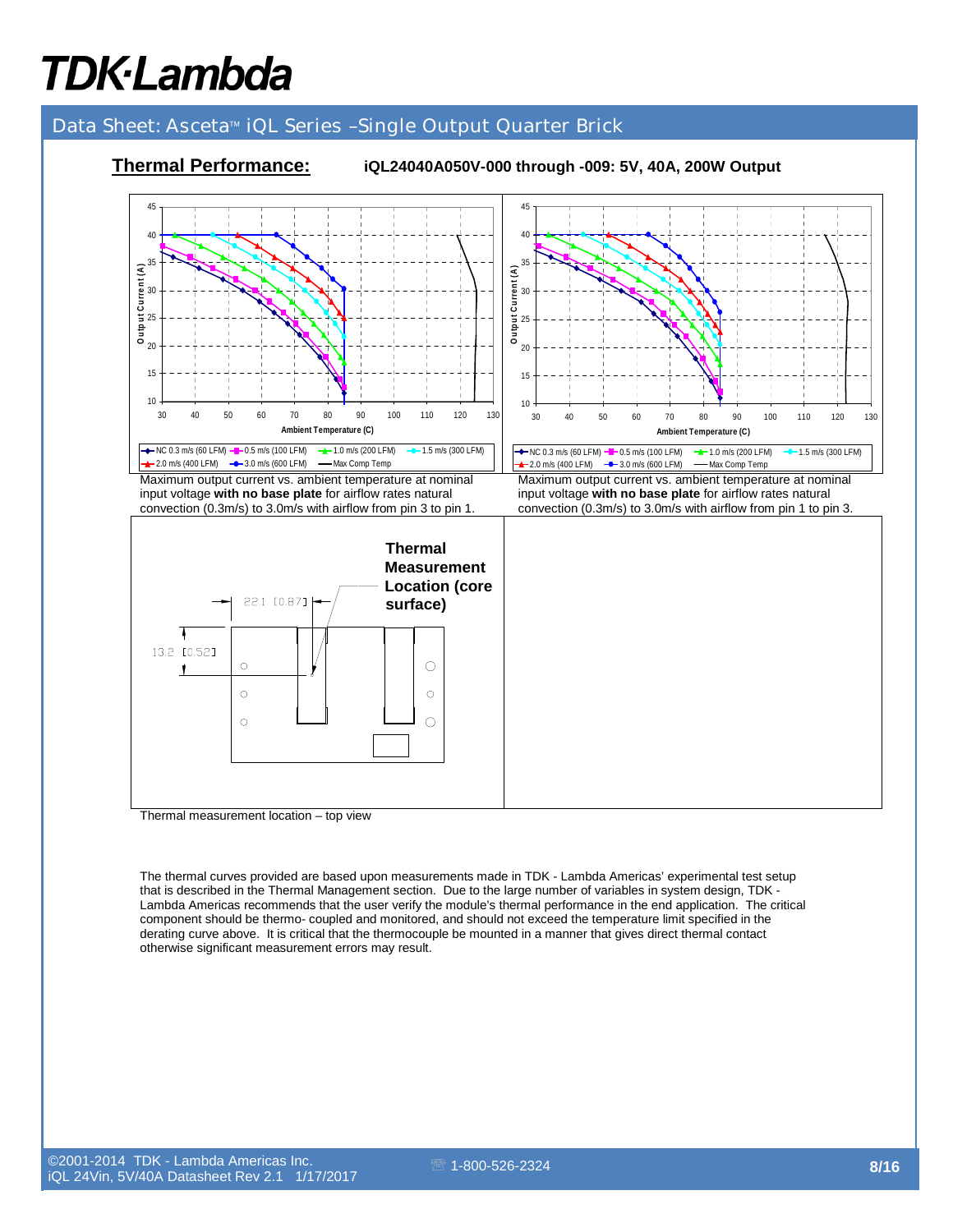### Data Sheet: Asceta<sup>™</sup> iQL Series -Single Output Quarter Brick



**Thermal Performance: iQL24040A050V-000 through -009: 5V, 40A, 200W Output** 

Thermal measurement location for base plate option – top view

The thermal curves provided are based upon measurements made in TDK - Lambda Americas' experimental test setup that is described in the Thermal Management section. Due to the large number of variables in system design, TDK - Lambda Americas recommends that the user verify the module's thermal performance in the end application. The critical component should be thermo- coupled and monitored, and should not exceed the temperature limit specified in the derating curve above. It is critical that the thermocouple be mounted in a manner that gives direct thermal contact otherwise significant measurement errors may result.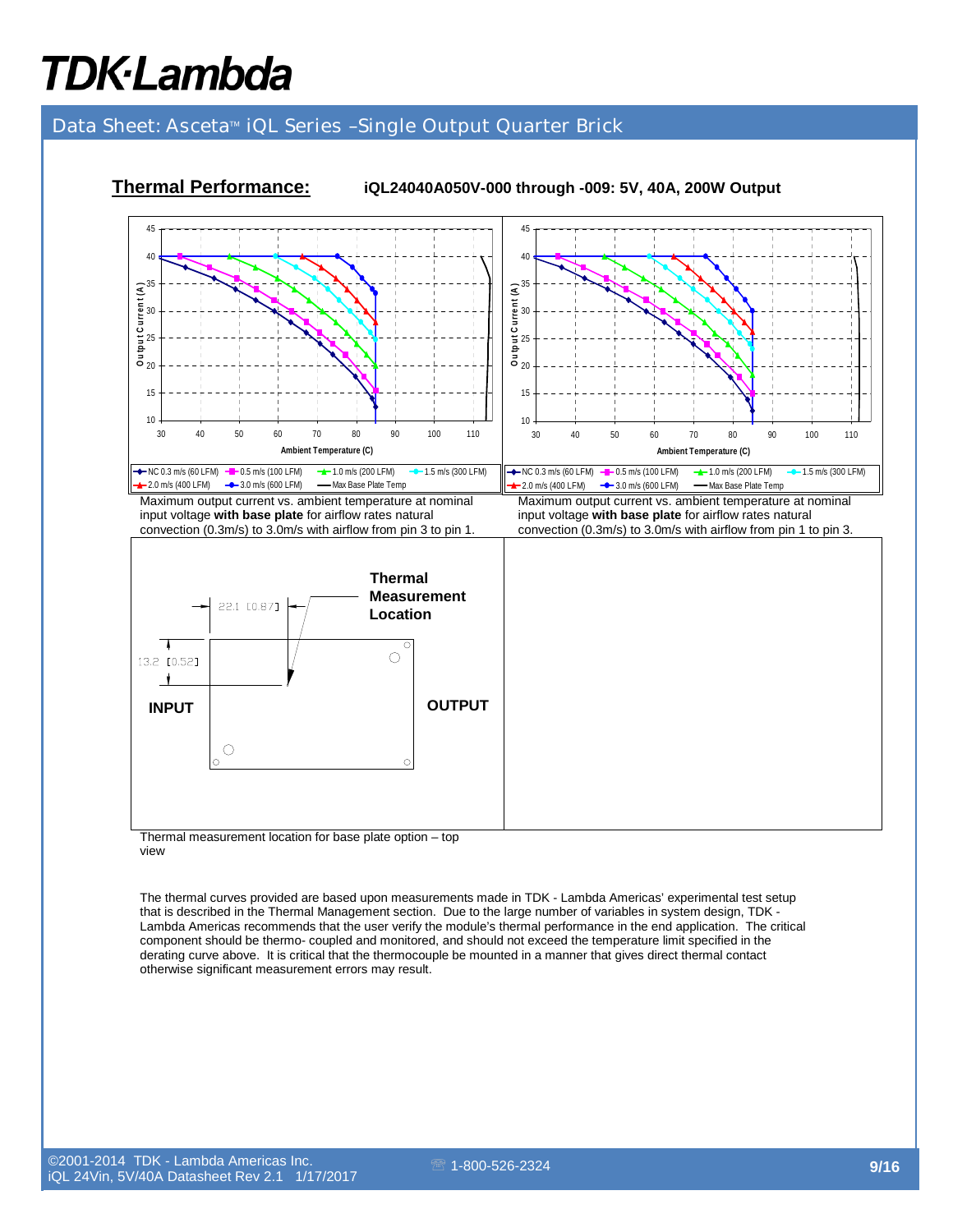### Data Sheet: Asceta<sup>™</sup> iQL Series -Single Output Quarter Brick

#### **Thermal Management:**

An important part of the overall system design process is thermal management; thermal design must be considered at all levels to ensure good reliability and lifetime of the final system. Superior thermal design and the ability to operate in severe application environments are key elements of a robust, reliable power module.

A finite amount of heat must be dissipated from the power module to the surrounding environment. This heat is transferred by the three modes of heat transfer: convection, conduction and radiation. While all three modes of heat transfer are present in every application, convection is the dominant mode of heat transfer in most applications. However, to ensure adequate cooling and proper operation, all three modes should be considered in a final system configuration.

The open frame design of the power module provides an air path to individual components. This air path improves convection cooling to the surrounding environment, which reduces areas of heat concentration and resulting hot spots.

**Test Setup:** The thermal performance data of the power module is based upon measurements obtained from a wind tunnel test with the setup shown in the wind tunnel figure. This thermal test setup replicates the typical thermal environments encountered in most modern electronic systems with distributed power architectures. The electronic equipment in networking, telecom, wireless, and advanced computer systems operates in similar environments and utilizes vertically mounted printed circuit boards (PCBs) or circuit cards in cabinet racks.

The power module is mounted on a 0.087 inch thick, 12-layer, 2oz/layer PCB and is vertically oriented within the wind tunnel. Power is routed on the internal layers of the PCB. The outer copper layers are thermally decoupled from the converter to better simulate the customer's application. This also results in a more conservative derating.

The cross section of the airflow passage is rectangular with the spacing between the top of the module and a parallel facing PCB kept at a constant (0.5 in). The power module's orientation with respect to the airflow direction can have a significant impact on the unit's thermal performance.

**Thermal Derating:** For proper application of the power module in a given thermal environment, output current derating curves are provided as a design guideline in the



### **Wind Tunnel Test Setup Figure**

Dimensions are in millimeters and (inches).

Thermal Performance section for the power module of interest. The module temperature should be measured in the final system configuration to ensure proper thermal management of the power module. For thermal performance verification, the module temperature should be measured at the component indicated in the thermal measurement location figure on the thermal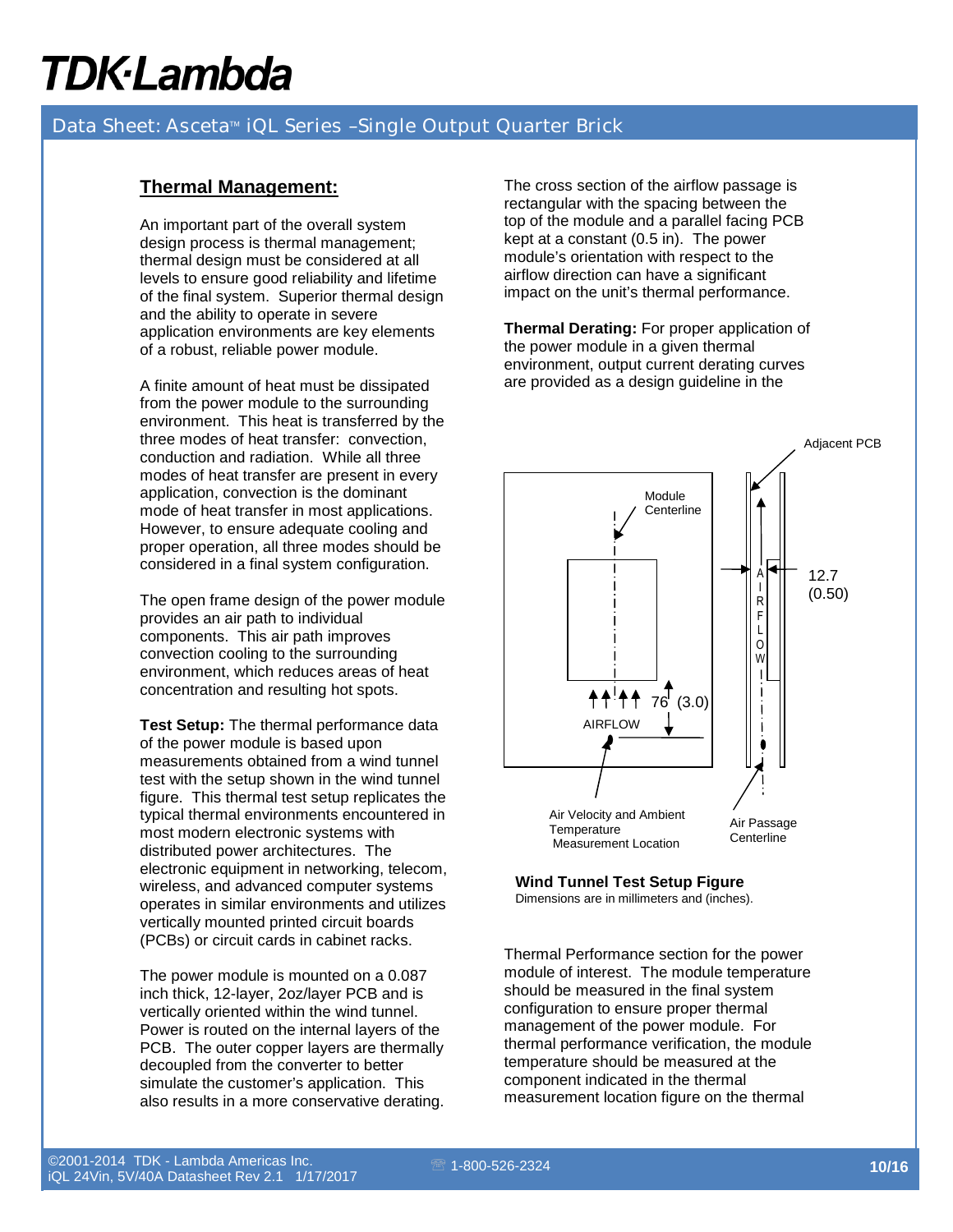### Data Sheet: Asceta<sup>™</sup> iQL Series -Single Output Quarter Brick

performance page for the power module of interest. In all conditions, the power module should be operated below the maximum operating temperature shown on the derating curve. For improved design margins and enhanced system reliability, the power module may be operated at temperatures below the maximum rated operating temperature.

Heat transfer by convection can be enhanced by increasing the airflow rate that the power module experiences. The maximum output current of the power module is a function of ambient temperature  $(T<sub>AMB</sub>)$  and airflow rate as shown in the thermal performance figures on the thermal performance page for the power module of interest. The curves in the figures are shown for natural convection through 3 m/s (600 ft/min). The data for the natural convection condition has been collected at 0.3 m/s (60 ft/min) of airflow, which is the typical airflow generated by other heat dissipating components in many of the systems that these types of modules are used in. In the final system configurations, the airflow rate for the natural convection condition can vary due to temperature gradients from other heat dissipating components.

**Heatsink Usage: For applications with** demanding environmental requirements, such as higher ambient temperatures or higher power dissipation, the thermal performance of the power module can be improved by attaching a heatsink or cold plate. The iQL platform is designed with a base plate with two M3 X 0.5 throughthreaded mounting fillings for attaching a heatsink or cold plate. The addition of a heatsink can reduce the airflow requirement; ensure consistent operation and extended reliability of the system. With improved thermal performance, more power can be delivered at a given environmental condition.

Standard heatsink kits are available from TDK - Lambda Americas for vertical module mounting in two different orientations

(longitudinal – perpendicular to the direction of the pins and transverse – parallel to the direction of the pins). The heatsink kit contains four M3 x 0.5 steel mounting screws and a precut thermal interface pad for improved thermal resistance between the power module and the heatsink. The screws should be installed using a torquelimiting driver set between 0.35-0.55 Nm (3- 5 in-lbs).

The system designer must use an accurate estimate or actual measure of the internal airflow rate and temperature when doing the heatsink thermal analysis. For each application, a review of the heatsink fin orientation should be completed to verify proper fin alignment with airflow direction to maximize the heatsink effectiveness. For TDK - Lambda Americas' standard heatsinks, contact TDK - Lambda Americas Inc. for latest performance data.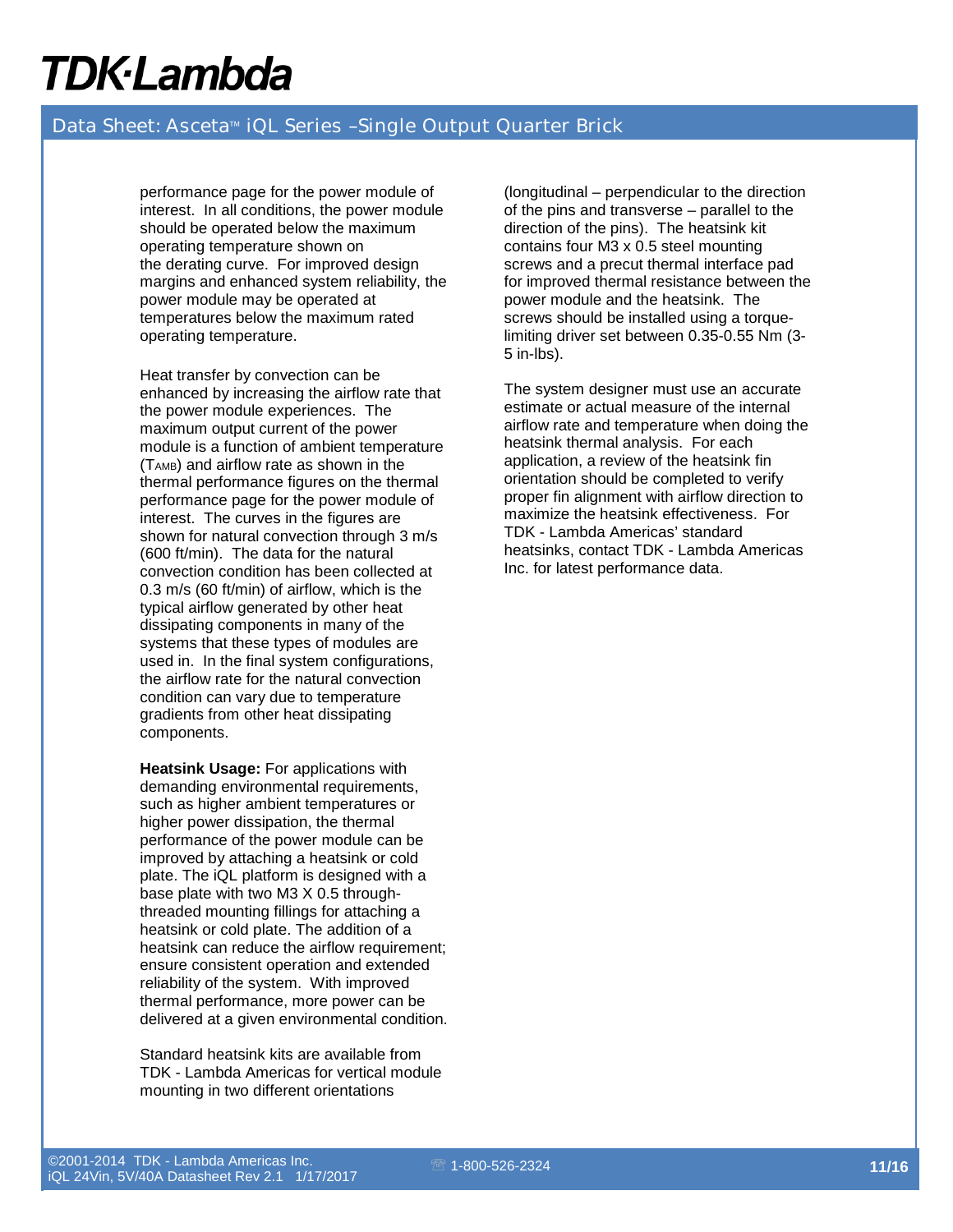### Data Sheet: Asceta<sup>™</sup> iQL Series -Single Output Quarter Brick

#### **Operating Information:**

**Over-Current Protection:** The power modules have current limit protection to protect the module during output overload and short circuit conditions. During overload conditions, the power modules may protect themselves by entering a hiccup current limit mode. The modules will operate normally once the output current returns to the specified operating range. A latched overcurrent protection option is also available. Consult the TDK - Lambda Americas' technical support for details.

**Output Over-Voltage Protection:** The power modules have a control circuit, independent of the main control loop, that reduces the risk of over voltage appearing at the output of the power module during a fault condition. If there is a fault in the main regulation loop, the over voltage protection circuitry will latch the power module off once it detects the output voltage condition as specified on the Electrical Data page. To remove the module from the latched condition, either cycle the input power or toggle the remote ON/OFF pin providing that over-voltage conditions have been removed. The reset time of the ON/OFF pin should be 500ms or longer.

An optional non-latching OVP protection feature is also available. Consult the TDK - Lambda Americas' technical support for details.

**Thermal Protection:** When the power modules exceed the maximum operating temperature, the modules will turn-off to safeguard the units against thermal damage. The module will auto restart as the unit is cooled below the over temperature threshold. A latched over-temperature protection option is also available. Consult the TDK - Lambda Americas' technical support for details.

**Remote On/Off:** - The power modules have an internal remote on/off circuit. The user must supply an open-collector or compatible switch between the Vin(-) pin and the on/off pin. The maximum voltage generated by the power module at the on/off terminal is 15V. The maximum allowable leakage current of the switch is 50uA. The switch must be capable of maintaining a low signal Von/off < 0.8V while sinking 400uA.

The standard on/off logic is negative logic. The module will turn on if pin 2 is connected to pin 3, and it will be off if pin 2 is left open. If the negative logic feature is not being used, pin 2 should be shorted to pin 3.

An optional positive logic is available. The power module will turn on if pin 2 is left open and will be off if pin 2 is connected to pin 3. If the positive logic circuit is not being used, terminal 2 should be left open.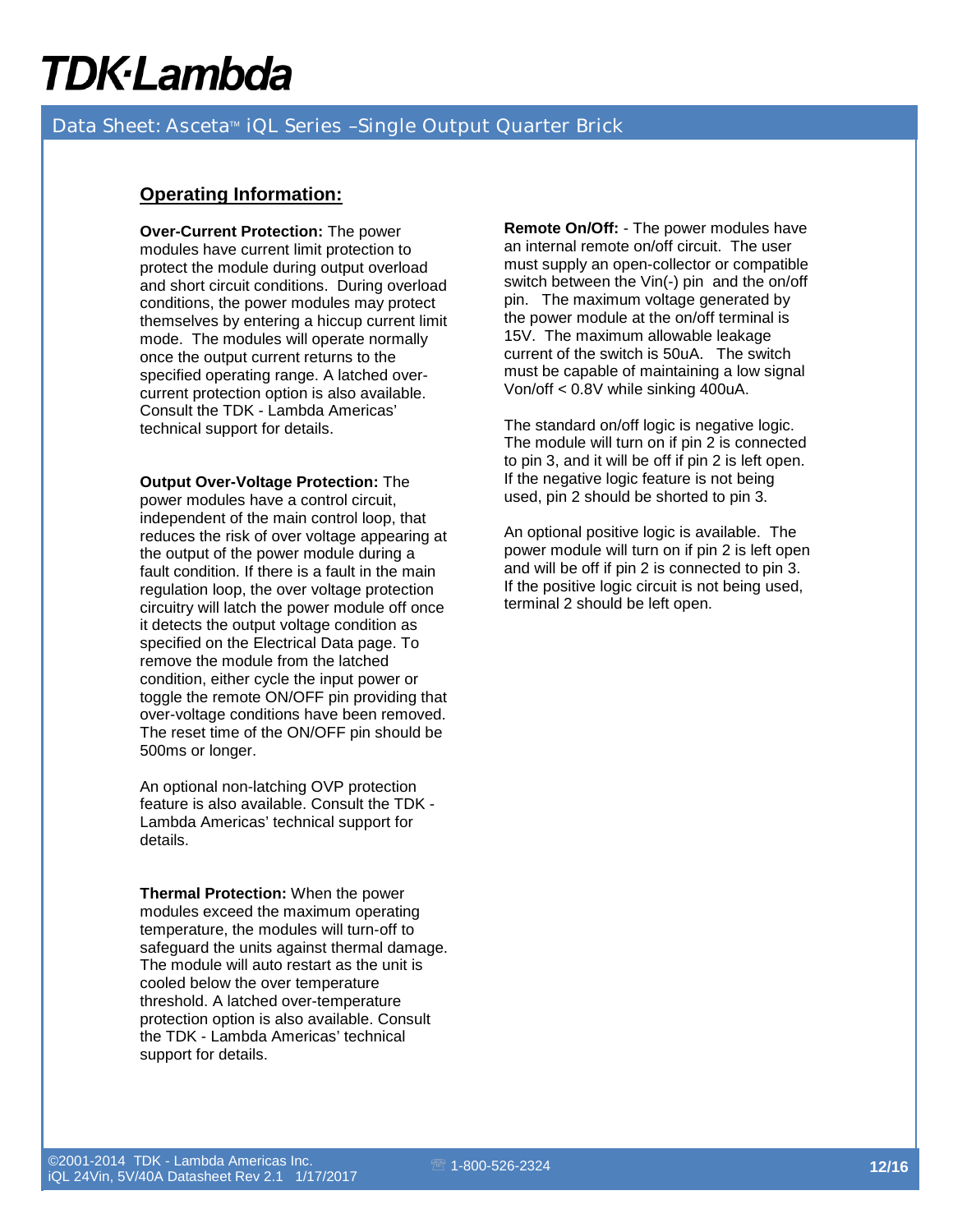#### Data Sheet: Asceta<sup>™</sup> iQL Series -Single Output Quarter Brick



**On/Off Circuit for positive or negative logic** 

**Output Voltage Adjustment:** The output voltage of the module may be adjusted by using an external resistor connected between the trim pin 6 and either the Sense (+) or Sense (-) pin. If the voltage trim feature is not used, pin 6 should be left open. Care should be taken to avoid injecting noise into the module's trim pin. A small 0.01uF capacitor between the power module's trim pin and Sense (-) pin may help to avoid this.

With a resistor between the trim pin and Sense (-) pin, the output voltage is adjusted down. To adjust the output voltage down a percentage of Vout (∆%) from Vo,nom, the trim resistor should be chosen according to the following equation:

$$
R_{down} = 5.11 \times (\frac{100}{\Delta\%} - 2)
$$
 (kΩ)

**Where** 

∆%=100×(Vo,nom - Vdesired) / Vo\_nom

The current limit set point does not increase as the module is trimmed down, so the available output power is reduced.



**Circuit to decrease output voltage** 



With a resistor between the trim pin and sense (+) pin, the output voltage is adjusted up. To adjust the output voltage up a percentage of Vout (∆%) from Vo,nom the trim resistor (in kΩ) should be chosen according to the following equation:

$$
R_{up} = 5.11 \times \left(\frac{V_{0,nom} \times (100 + \Delta\%)}{Vref \times \Delta\%} - \frac{100}{\Delta\%} - 2\right)
$$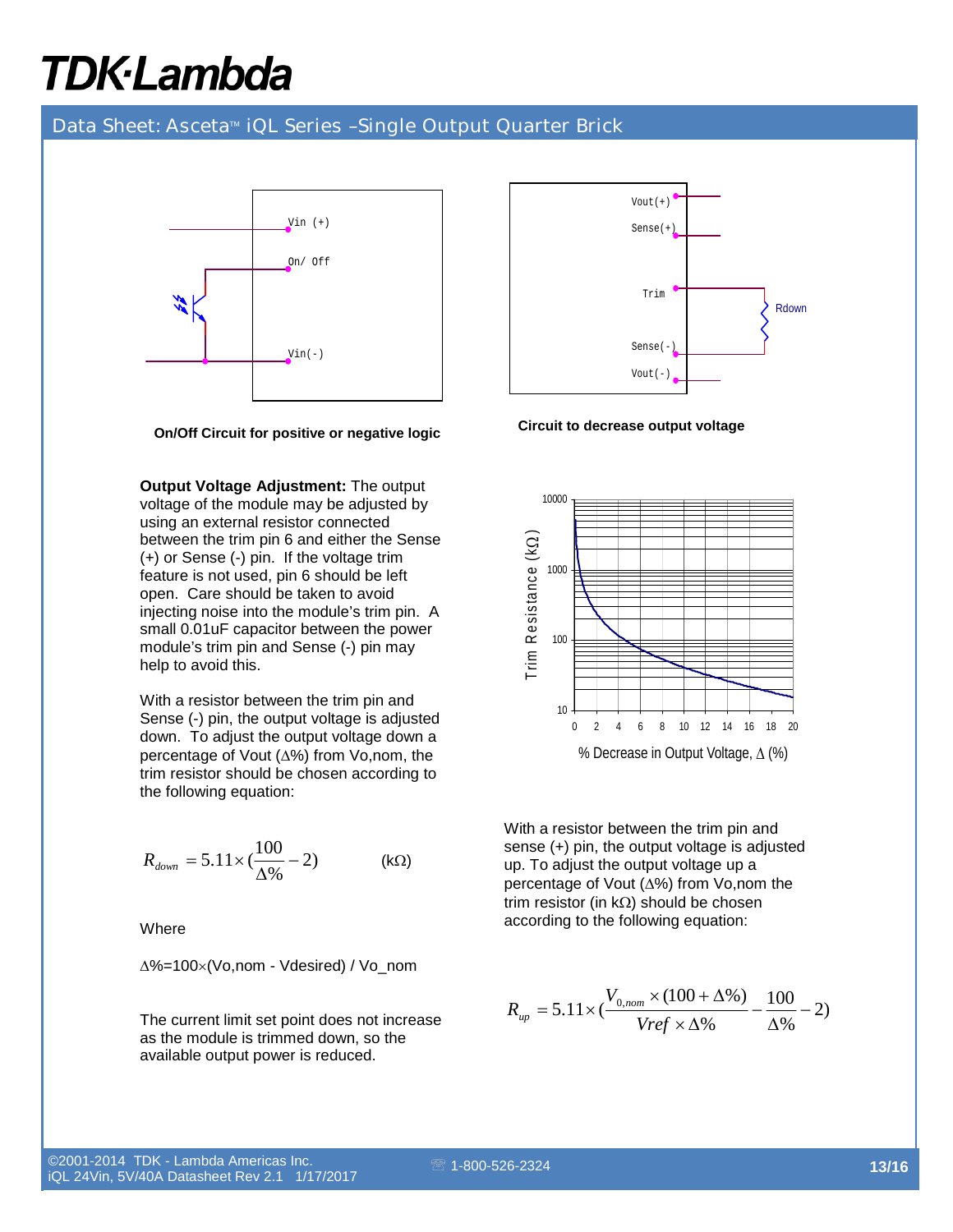### Data Sheet: Asceta<sup>™</sup> iQL Series -Single Output Quarter Brick



**Circuit to increase output voltage** 



The value of Vref can be found in the Electrical Data section of this data sheet. The maximum power available from the power module is fixed. As the output voltage is trimmed up, the maximum output current must be decreased to maintain the maximum rated power of the module. It is also desirable to slightly increase the input voltage while trimming up the output with heavy load current.

As the output voltage is trimmed up, the output over-voltage protection set point is not adjusted. Trimming the output voltage too high may cause the output over voltage protection circuit to be triggered.

**Remote Sense:** The power modules feature remote sense to compensate for the effect of output distribution drops. The output voltage sense range defines the maximum voltage allowed between the output power terminals and output sense terminals, and it is found on the electrical data page for the power module of interest. If the remote sense feature is not being used, the Sense(+) pin should be connected to the Vo(+) pin and the Sense (-) pin should be connected to the Vo(-) pin.

The output voltage at the Vo(+) terminal can be increased by either the remote sense or the output voltage adjustment feature.

As the output voltage increases due to the use of the remote sense, the maximum load current must be decreased for the module to remain below its maximum power rating.

**EMC Considerations:** TDK - Lambda Americas power modules are designed for use in a wide variety of systems and applications. With the help of external EMI filters and careful layout, it is possible to meet CISPR 22 class A or B requirement. For assistance with designing for EMC compliance, please contact TDK - Lambda Americas technical support.

**Input Impedance:** The source impedance of the power feeding the DC/DC converter module will interact with the DC/DC converter. To minimize the interaction, two or more 220uF/50V input electrolytic capacitors should be present if the source inductance is greater than 4uH.

#### **Reliability:**

The power modules are designed using TDK - Lambda Americas' stringent design guidelines for component derating, product qualification, and design reviews. Early failures are screened out by both burn-in and an automated final test. The MTBF is calculated to be greater than 3M hours at nominal input, full load, and Ta = 40˚C using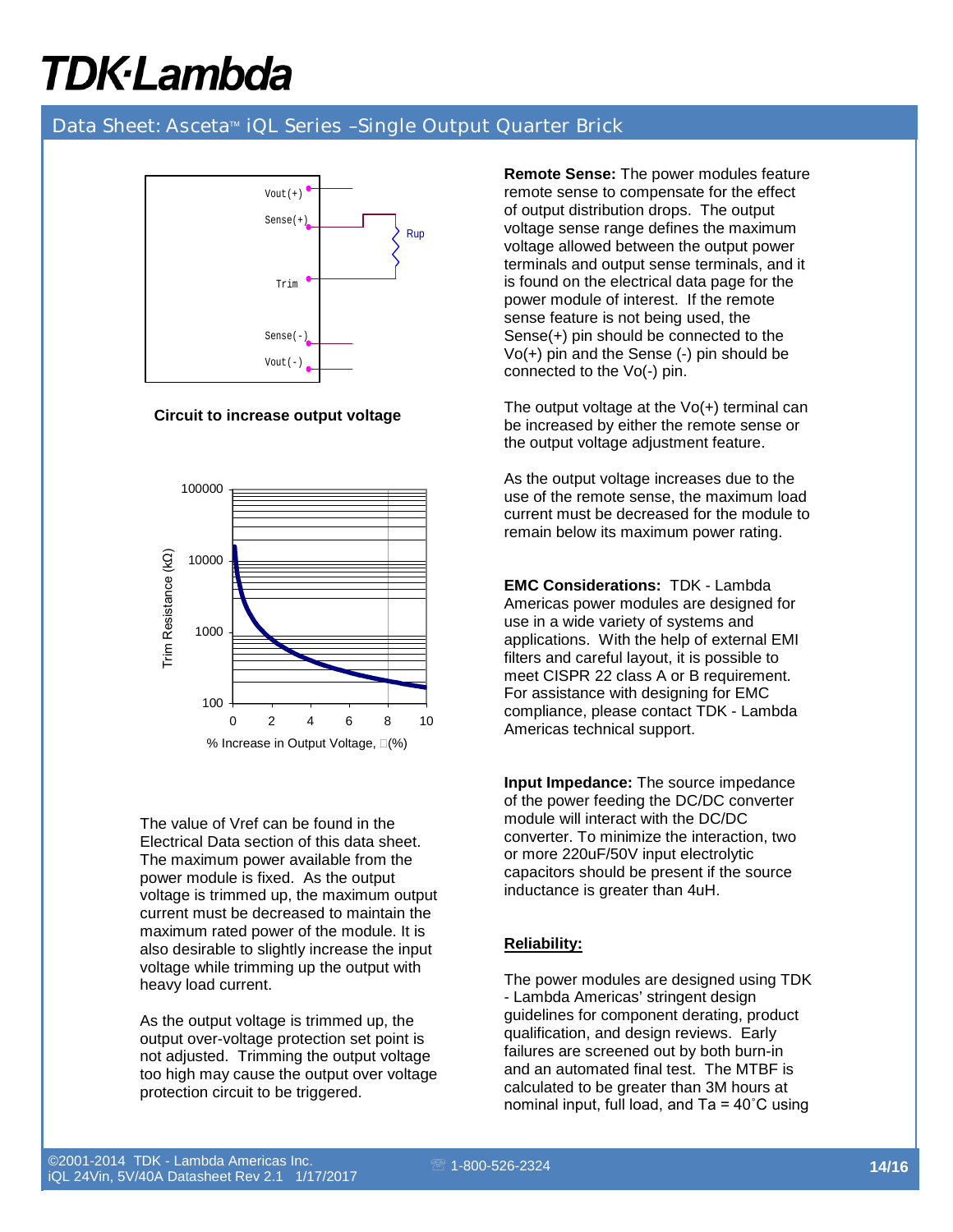#### Data Sheet: Asceta<sup>™</sup> iQL Series -Single Output Quarter Brick

the Telcordia TR-332 issue 6 calculation method.

Improper handling or cleaning processes can adversely affect the appearance, testability, and reliability of the power modules. Contact TDK - Lambda Americas' technical support for guidance regarding proper handling, cleaning, and soldering of TDK - Lambda Americas' power modules.

#### **Quality:**

TDK - Lambda Americas' product development process incorporates advanced quality planning tools such as FMEA and Cpk analysis to ensure designs are robust and reliable. All products are assembled at ISO certified assembly plants.

#### **Input/Output Ripple and Noise Measurements:**



The input reflected ripple is measured with a current probe and oscilloscope. The ripple current is the current through a 12µH differential mode inductor, Lin, with esr ≤ 10 mΩ, feeding a capacitor, C1, esr ≤ 700 mΩ @ 100kHz, across the module input voltage pins. The capacitor C1 across the input shall be at least two 220µF/50V electrolytic capacitor along with two 1uF to 2.2uF/50V ceramic capacitors. A 220µF/50V capacitor for C0 is also recommended.

The output ripple measurement is made approximately 7 cm (2.75 in.) from the power module using an oscilloscope and BNC socket. The capacitor Cext is located about 5 cm (2 in.) from the power module; its value varies from code to code and is found on the electrical data page for the power module of interest under the ripple & noise voltage specification in the Notes & Conditions column.